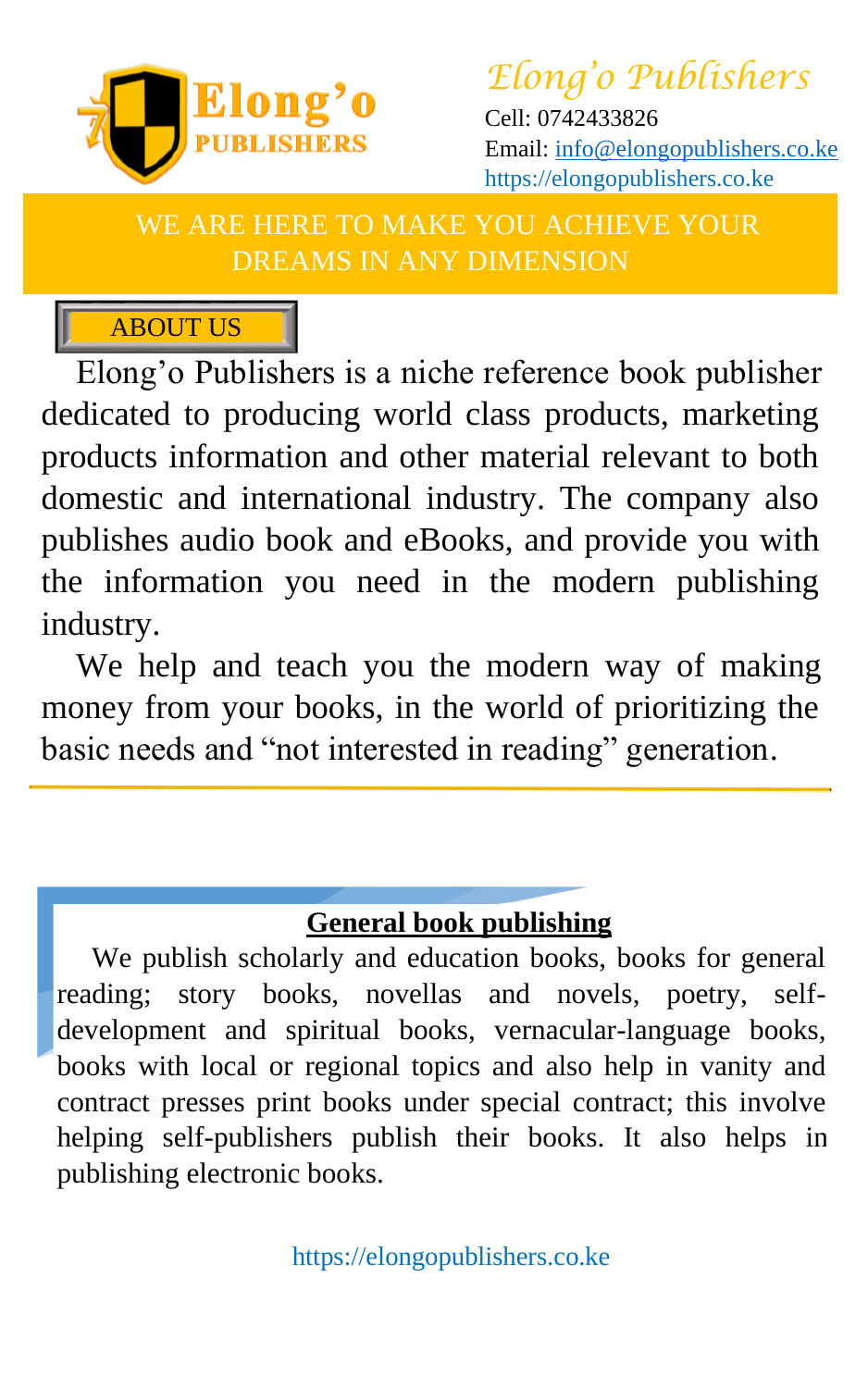## **Audio-book**

we also help our authors record texts of their books so that their readers would listen rather than reading and avail them online.

## **Magazines and directories publishing**

News magazines, lifestyle and comic magazines are part of our work. We have regional directories too that work as our marketing tool to help companies reach their potential clients. We also publish magazines, company profiles, fliers, brochures, annual/monthly reports, Research documentations and blogs/websites.

### **E-book**

As a way to make information accessible to every reader out there, we help our authors to generate ebooks for easy accessibility, businesses to generate sales leads and increase brand awareness among potential buyers.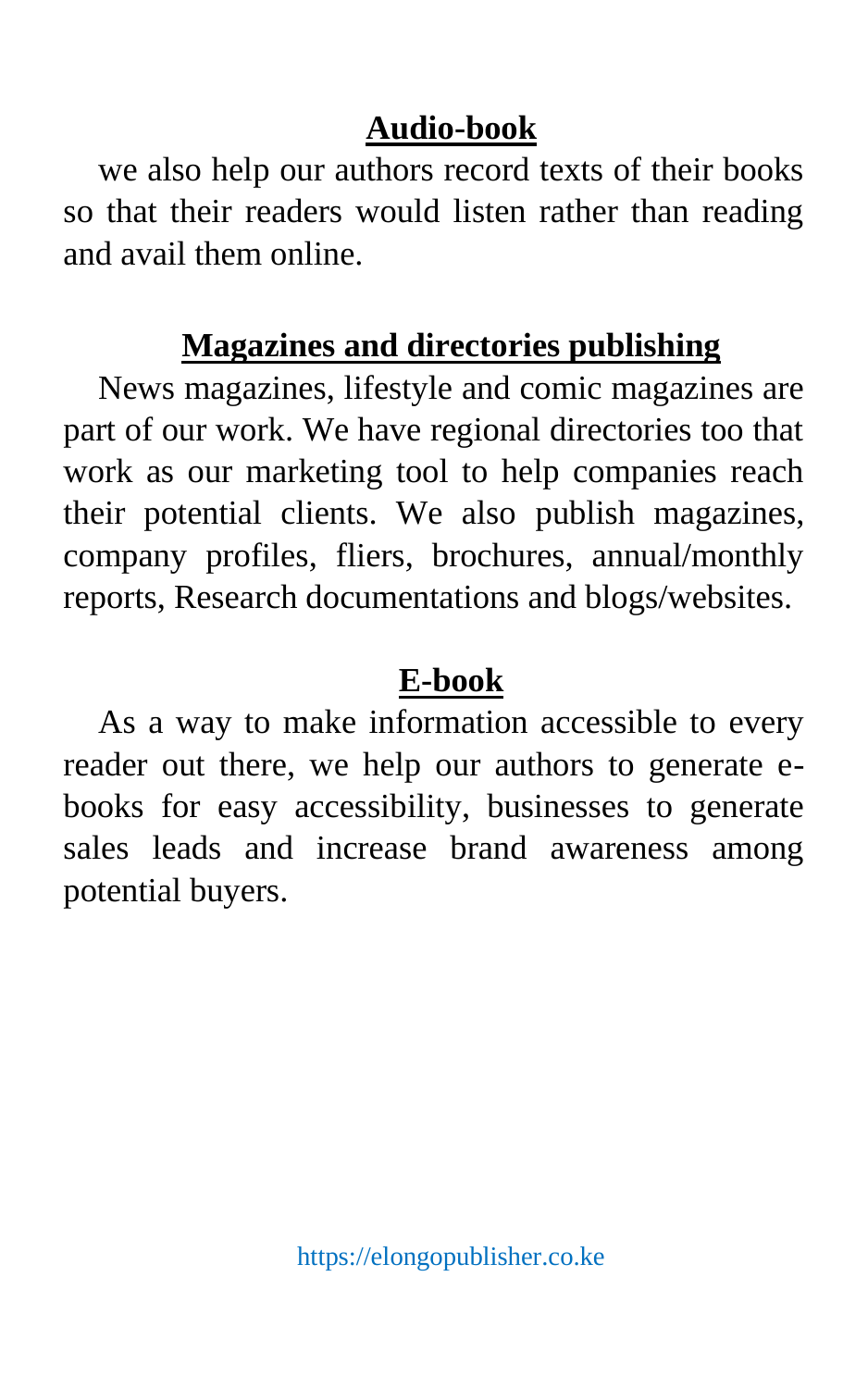#### **Disclaimer to Our Published Author**

This is sending our concern to our already published authors; we have 3 packages that most of us already understand with their corresponding services. If you picked basic package, and pay Kes 7,000, you already know exactly what you wanted from us. It is very unfair to you and us if you complain of not getting some services like editing or marketing yet you remember what you signed for. If you picked the enhance package, you already know the exact things you paid for, it is unfair if you point fingers to us for not marketing your book.

We are always open to any query or concern in any of our office and WhatsApp at any time. Our line is open for calls as from 8am to 6pm every day except Sundays.

#### **OUR ONLINE STORE**

We have got our online bookstore where all books originally published and/or revised by us are sold. The store concentrates more on e-books and audio books also connecting readers to our respective bookshops where they can get a hard copy of the same books. We have submitted samples of all our books published using either enhance or ultimate packages to a number of bookshops, and we are taking advantage of our regionally situated Ambassadors to have the same books in all bookshops by May.

The store only accepts any book if the author or his/her agent has read our terms and conditions and they have signed the Author's NDA which is provided at the last page of this document.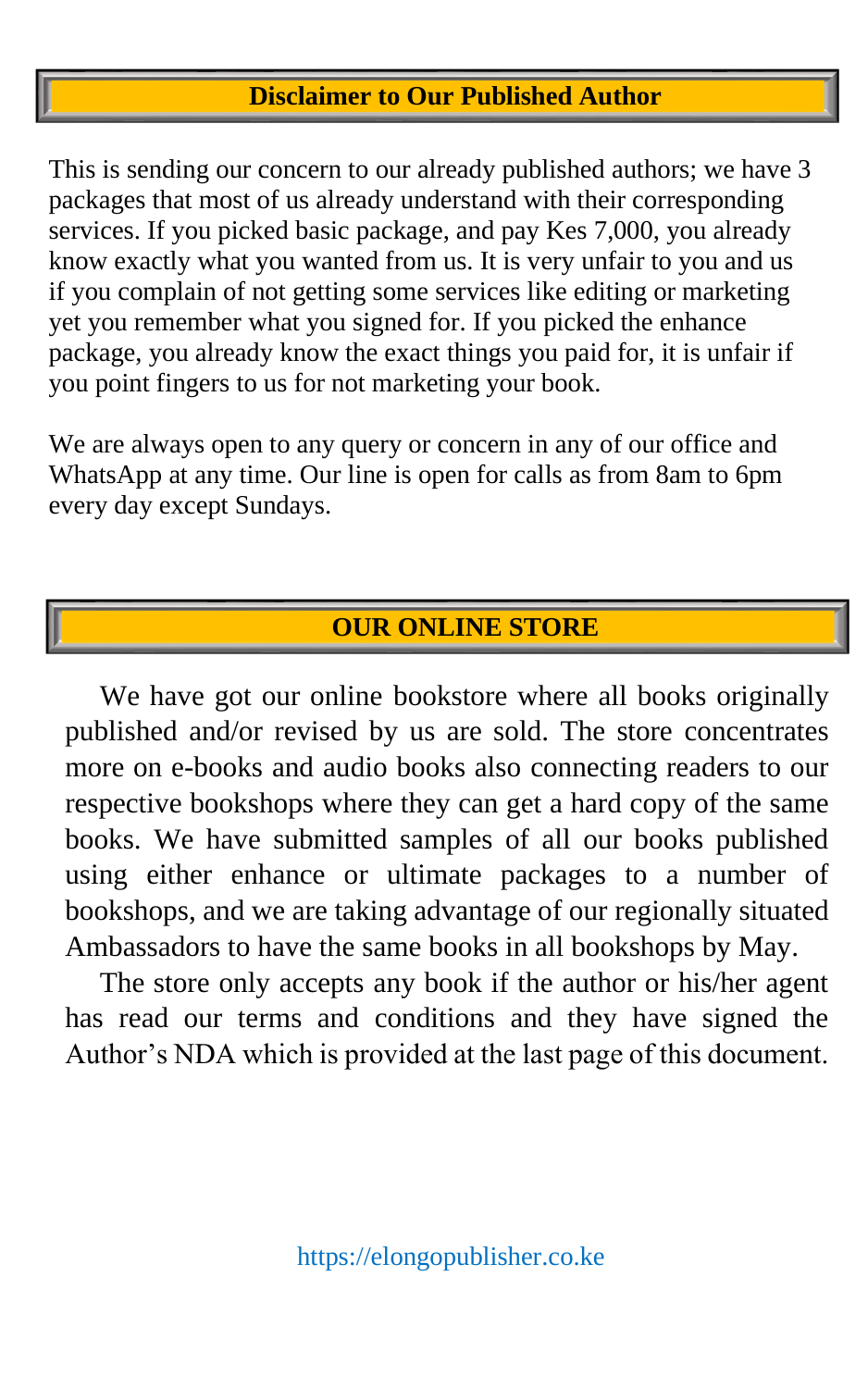#### **Where can you get our resources?**

Did you know that our resources are always at the screen of your phone? This is something that most of our authors didn't know. We will be having a page on our website by Wednesday and this is a page that is meant to help all of us, including the upcoming authors. The same page will also provide you with some space where you can post part of your writing if you wish, part of the poem or a whole poem, upload your logs, upload your audio for poetry and shairi, upload short videos, and so on.

Note: all of these will be available for free the information you share in the page will be available to our readers(public) for free.

This page will help you build a brand, and let the public know that you are doing a great job.